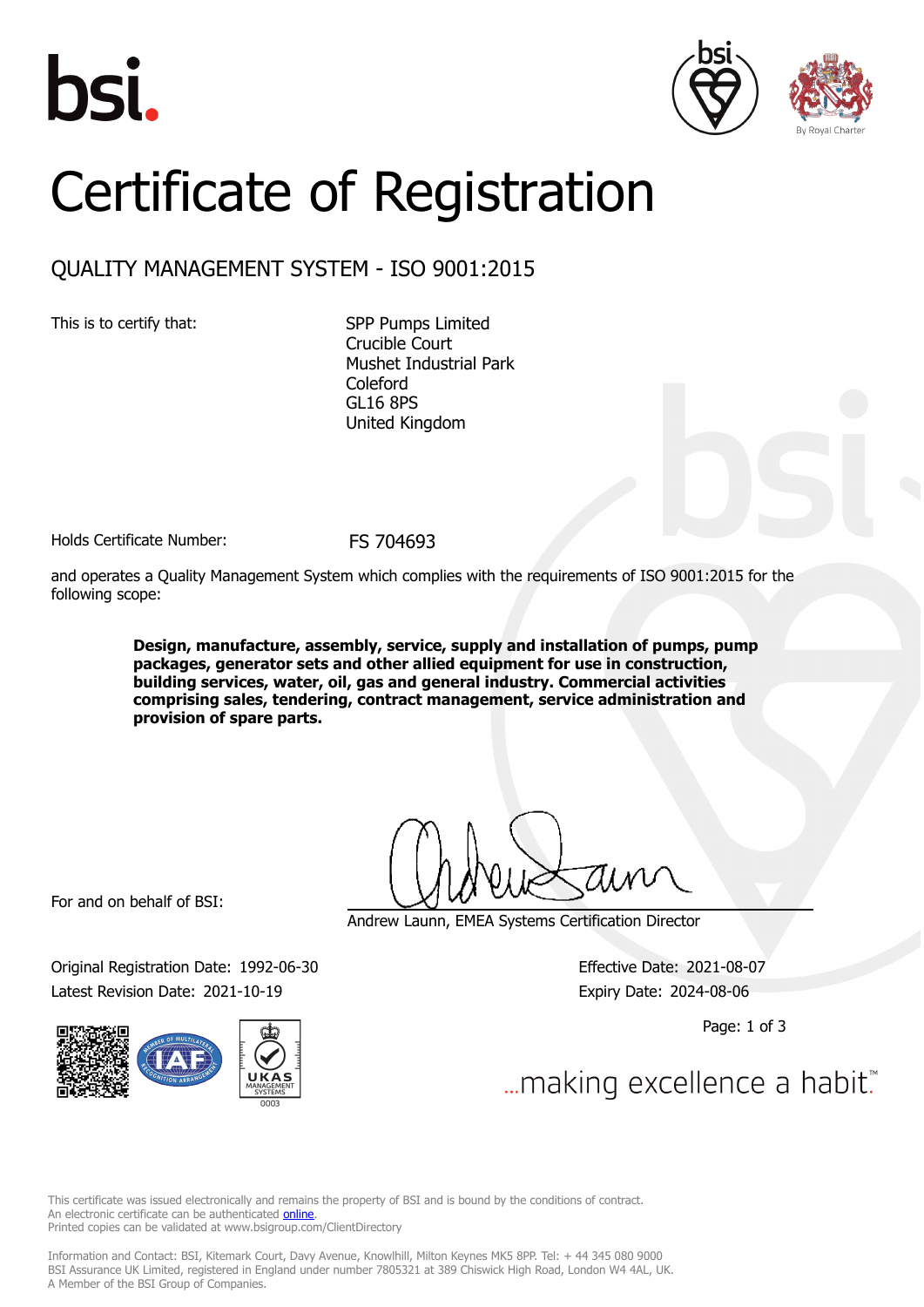Certificate No: FS 704693

| Location                                                                                                                                                         | <b>Registered Activities</b>                                                                                                                                                                                                                                                       |
|------------------------------------------------------------------------------------------------------------------------------------------------------------------|------------------------------------------------------------------------------------------------------------------------------------------------------------------------------------------------------------------------------------------------------------------------------------|
| <b>SPP Pumps</b><br>2 Rue Chateau D'eau<br>Paris<br>95450<br>France                                                                                              | The sales, management of commissioning and maintenance<br>of centrifugal pumps and pumping systems for the oil, gas,<br>water, power generation, construction, mining and firefighting<br>industries.                                                                              |
| SPP Pumps Ltd<br>Crucible Court<br><b>Mushet Industrial Park</b><br>Coleford<br><b>GL16 8PS</b><br>United Kingdom                                                | Design, manufacture, assembly, service, supply and<br>management of installation of pumps, pump packages<br>generator sets and other allied equipment for use in<br>construction, building services, water, oil $\langle \rangle$ , $\langle \rangle$ gas and<br>general industry. |
| S P P Pumps<br>Northern Ireland Service Centre<br>Unit 2 Oakbank<br><b>Channel Commercial Park</b><br>Queens Road<br><b>Belfast</b><br>BT3 9DT<br>United Kingdom | Service and provision of spare parts, repair and maintenance<br>of pumps, valves, compressors and other allied equipment,<br>including installation and site works.                                                                                                                |
| SPP Pumps Ltd<br><b>Western Service Centre</b><br><b>Tufthorn Avenue</b><br>Coleford<br><b>GL16 8PJ</b><br>United Kingdom                                        | Service and provision of spare parts, repair and maintenance<br>of pumps, valves, compressors and other allied equipment,<br>including installation and site works.                                                                                                                |
| SPP Pumps Ltd<br>North West Service Centre<br>Metrology House<br>Dukinfield Road<br>Hyde<br><b>Greater Manchester</b><br><b>SK14 4PD</b><br>United Kingdom       | Service and provision of spare parts, repair and maintenance<br>of pumps, valves, compressors and other allied equipment<br>including installation and site works.                                                                                                                 |
| SPP Pumps MENA LLC<br>Industrial Zone 3<br>Block No. 234<br>Road No. 36<br>6th October City<br>12566<br>Egypt                                                    | Assembly, testing, supply, distribution and servicing of pumps<br>and pump sets.                                                                                                                                                                                                   |

Original Registration Date: 1992-06-30 Effective Date: 2021-08-07 Latest Revision Date: 2021-10-19 Expiry Date: 2024-08-06

Page: 2 of 3

This certificate was issued electronically and remains the property of BSI and is bound by the conditions of contract. An electronic certificate can be authenticated **[online](https://pgplus.bsigroup.com/CertificateValidation/CertificateValidator.aspx?CertificateNumber=FS+704693&ReIssueDate=19%2f10%2f2021&Template=uk)**. Printed copies can be validated at www.bsigroup.com/ClientDirectory

Information and Contact: BSI, Kitemark Court, Davy Avenue, Knowlhill, Milton Keynes MK5 8PP. Tel: + 44 345 080 9000 BSI Assurance UK Limited, registered in England under number 7805321 at 389 Chiswick High Road, London W4 4AL, UK. A Member of the BSI Group of Companies.